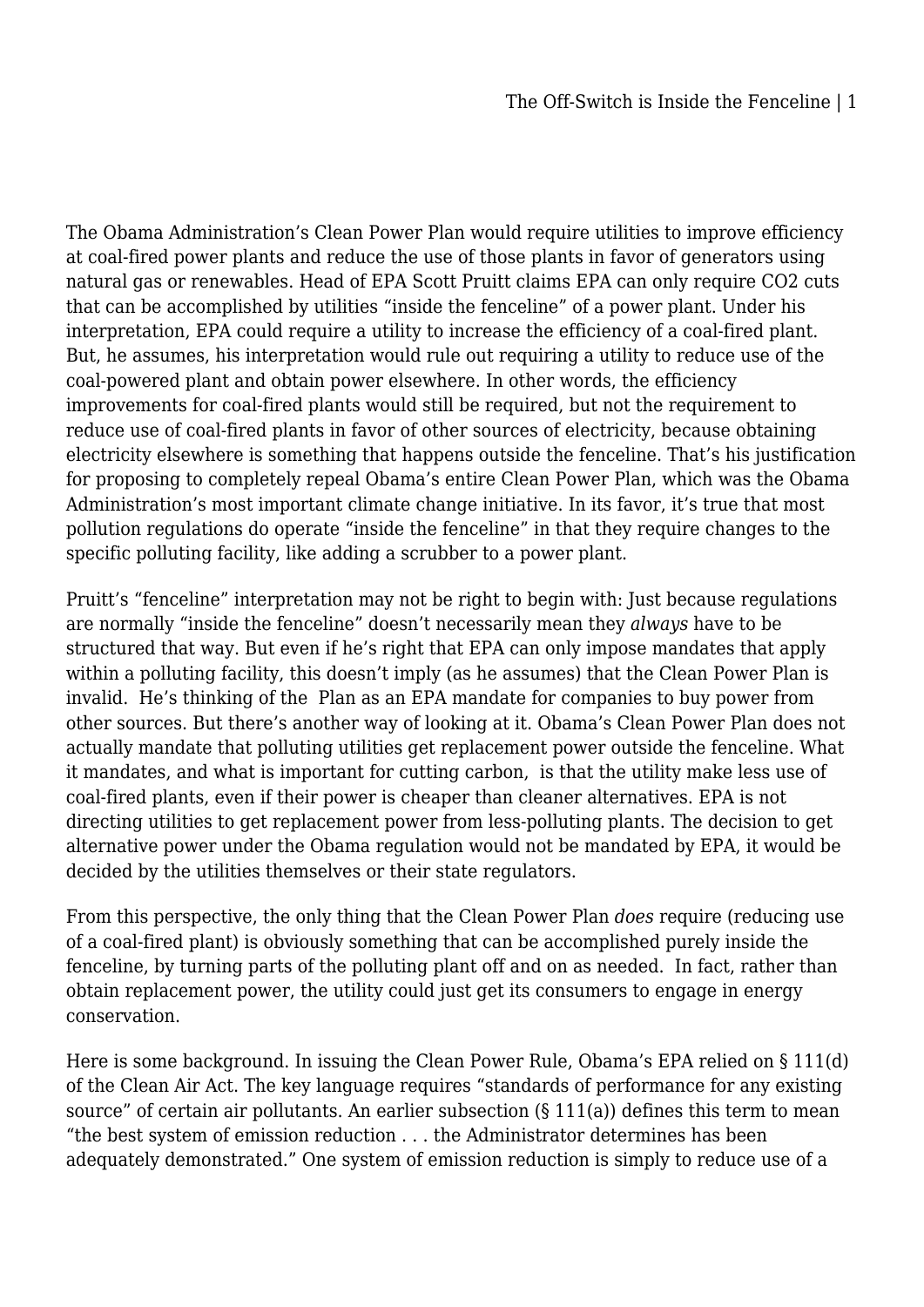polluting facility when you have feasible alternatives. Note that the statute doesn't say "best technological system," just "best system." So it clearly encompasses more than simply technological changes to increase efficiency and easily encompasses operational changes, such as turning off parts of a power plant as needed.

An analogous issue arose early in the history of the Clean Air Act. Section 111(d) explicitly cross-references another section of the Clean Air Act dealing with plans to achieve air quality standards. Within a few years after the passage of the statute, some sources claimed it was infeasible for them to achieve requirements using pollution control systems. Instead, they wanted to cut their use on days when air pollution was high. EPA allowed "intermittent use" as a way of cutting pollution only when there was no feasible alternative. This approach was upheld by the 9th Circuit Court of Appeals in the *[Kennecott Copper](https://www.leagle.com/decision/19751675526f2d114911460)* case. Congress later acted to limit the use of intermittent controls, but EPA [regulations](https://www.law.cornell.edu/cfr/text/40/51.119) still grandfather certain plants.

Challengers of the Clean Power Plan [admit](https://fas.org/sgp/crs/misc/R44480.pdf) that regulations under other parts of the Clean Air Act can require firms to reduce the use of a facility, reallocate use among different facilities, or participate in cap-and-trade schemes. (See this [CRS Report](https://fas.org/sgp/crs/misc/R44480.pdf), p. 19). But they argue that § 111 is narrower, because a system of "performance" cannot include *reduced* performance or *non*performance. Their argument is at odds with ordinary English usage. Couldn't the military's "rules of engagement" include rules about when to break off or reduce engagement? Or consider two athletes having this discussion:

*Athlete A*: "My training system involves eight-hour workouts every day."

*Athlete B*: "My training system used to involve that, but my new system is to take a day off when I feel burned out and just take a long walk. That works a lot better."

If a system for training can involve reducing training; why can't a standard of performance involve reducing performance when appropriate?

In addition, "best standard of performance" clearly refers to best *emissions* performance, not to whether the plant or some of its units is performing in the sense of producing output. Achieving the best standard of emissions performance means cutting emissions as well as possible. If that weren't clear from the context, the statute makes it crystal-clear by defining standard of performance as based on the "best system for reducing emissions."

The best emissions performance might require shutting some units down from time to time. For instance, imagine that when run at the highest possible level, some type of factory